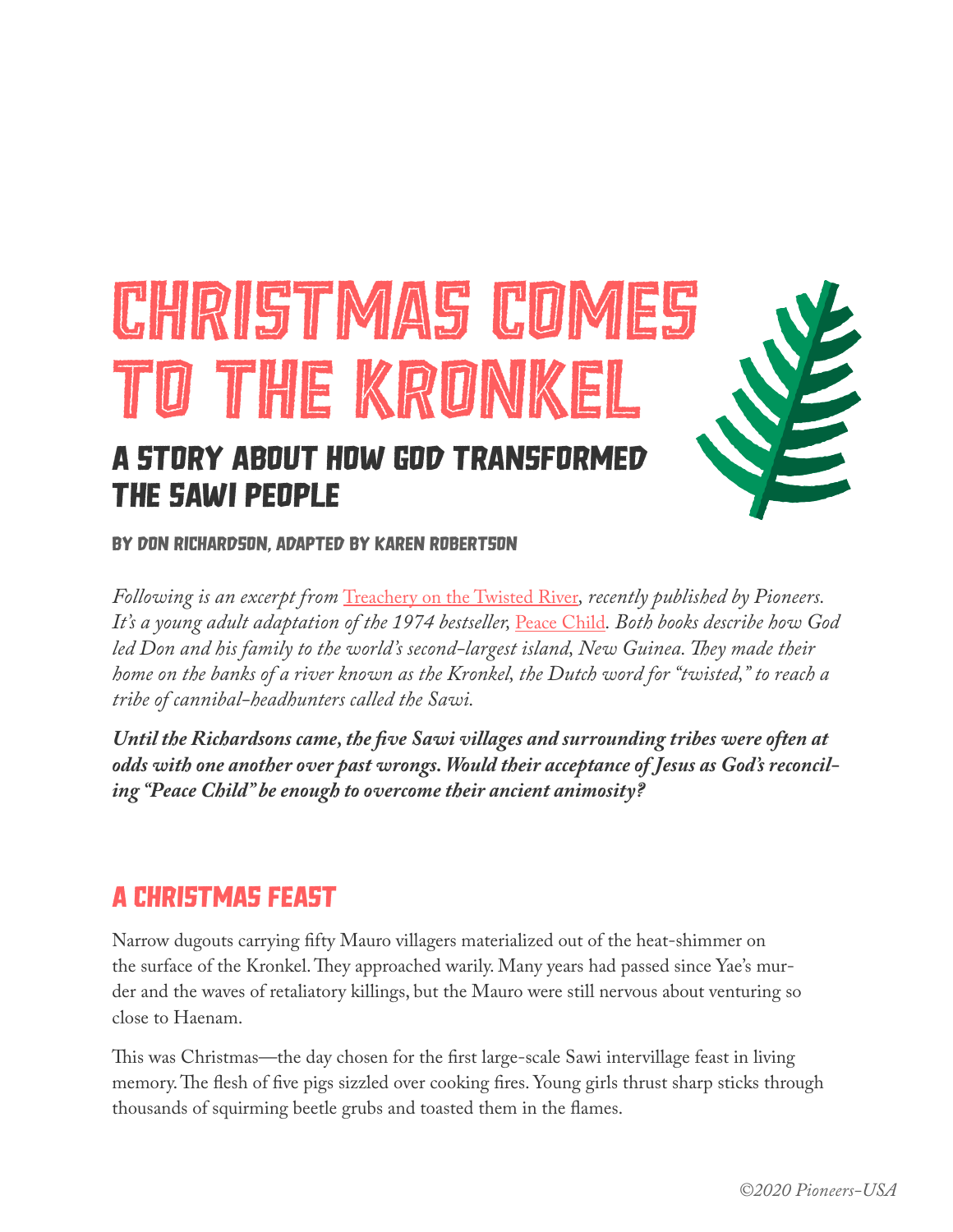Their mothers wrapped hundreds of slender sago loaves in *yohom* leaves for cooking. They struggled to make the day a joyous and festive one, but so many things seemed to get in the way—and the arrival of the Mauro villagers brought even more tension. Alone and solemn, Kani the legendmaker stood watching them from the edge of Haenam. Sensing his inner turmoil, Don quietly stepped up behind him and laid his hand on Kani's shoulder. A soft morning breeze stirred the *kunai* grass around them.

"Kani," Don said gently, "After all these years, at last, I have persuaded these men of Mauro to forget their hate and suspicion and come here to meet with you and your people on this ground. Now you…"

"Tuan!" Kani interrupted. "They are the very men who killed my brother. And they nearly killed me." He touched the ugly scar left on his back by a Mauro spear. Kani had not forgotten Mauro's treachery.

## Can Kani Forgive?

A pang of apprehension stabbed through Don. Had he misjudged the rightness of the moment? Perhaps Kani's newfound Christian faith was not yet strong enough to hold back his former violent ways in a moment of temptation. The men from Mauro were nearer now, trusting in the assurances Don had given them. "Kani," he replied, laboring against the sudden dismay welling up inside him. "I see your wound, and I understand the even deeper wound within your memory. And I know what your forefathers taught you to do to men who have wronged you, as these men have wronged you.

"But your forefathers never knew what you and I know, Kani— that the perfect Peace Child has been given, and still lives! Because of that Peace Child God has forgiven you, my friend. And because of that Peace Child, you also must forgive the men of Mauro." Don waited for an answer, but none came, even as the sound of Mauro's paddles reached the shore.

The Mauro dugouts swept past, heading for the mooring at the mouth of the tributary. Kani's eyes narrowed as he watched them.

Don turned away from Kani with sadness and walked over to welcome the guests. As he approached the Mauro, he noticed they were looking past him at Kani and the longhouses of Haenam. They, too, were remembering the fateful day when Yae, their ambassador for peace, had set out for Haenam and never returned. The words of Anai's dirge still echoed in their minds:

*Oh, who will deal with the children of treachery? Oh, what will it take to make them cease?*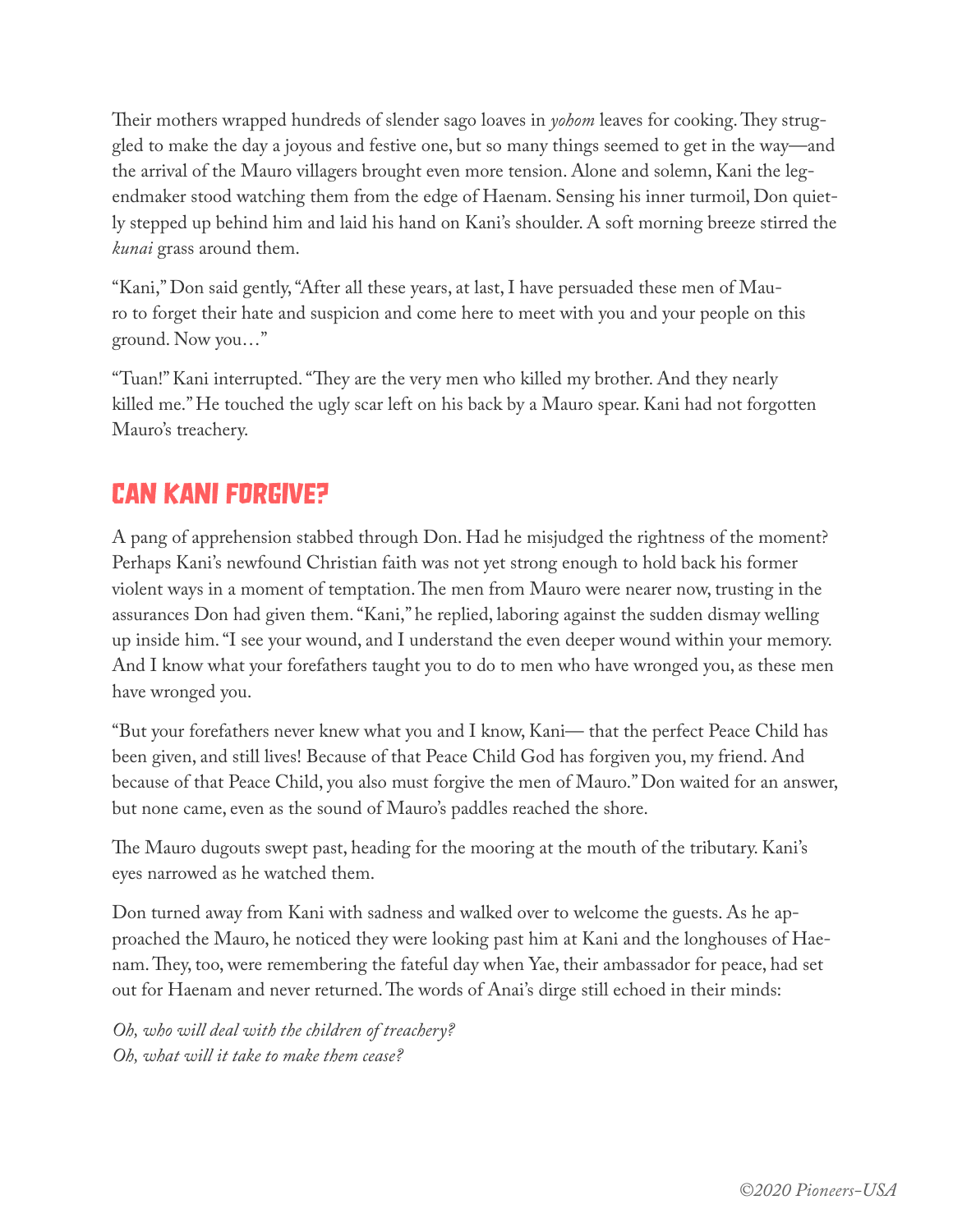# Amio Meets His Enemy

By mid-morning, several hundred Sawi from a half-dozen villages had beached their canoes near the Richardsons' home and joined in with the guests from Mauro, Haenam, and Kamur. Tension between the tribes crackled in the air. Many of the visitors refused to mingle with those from other villages. Instead, they pulled apart into small groups, watchful and apprehensive.

Don sensed violence throbbing through the village. Before it had a chance to erupt, a long Kayagar dugout appeared from upstream. A group of young men followed Don to the edge of the Kronkel to meet it. Lying in the boat was Hurip, the Kayagar man who had shown the first steel ax to the men of Haenam years before. He was suffering from pneumonia, gasping for breath as Don knelt beside his dugout and felt for his pulse.

Before he had finished counting Hurip's pulse a voice—ominous and edged with bitterness spoke from behind Don. "Tuan, you won't give medicine to that man, will you?" Don recognized the voice of Amio, Nair's son. Looking over his shoulder, Don saw that Amio's slim, brown body was trembling with emotion.

"You want Hurip to die?" he asked in surprise. "Yes," Amio hissed.

Anxiously Don rose and faced him. He was glad that Amio was unarmed, but one word would bring his friends running with weapons. Hurip's Kayagar friends, meanwhile, gripped their spear-paddles tightly. They sensed trouble, even though they could not understand the Sawi conversation.

"Why?" Don asked.

Amio's voice choked with emotion as he replied: "Remember I told you my father once gave a peace child to the Kayagar, only to learn later that they had killed the baby and devoured it?"

Don nodded and Amio continued, "The man lying in this canoe is the man my father gave that child to. He is the man who killed and butchered my little brother!"

#### Overcoming the Past

Now Don trembled too. First Kani, and now Amio. Could the Sawi really forgive their enemies for Christ's sake? Somehow, sometime, they must forgive, but perhaps it was too soon... For a moment Don stood speechless before Amio, praying for wisdom. Then an old memory stirred. Reaching out with both hands, Don gripped Amio by his earlobes. The Sawi warrior was startled, but he did not draw away. He listened intently while Don said, "I plead the Peace Child!"

Amio shot back, "The peace child my father gave to Hurip is dead! Hurip himself killed him!"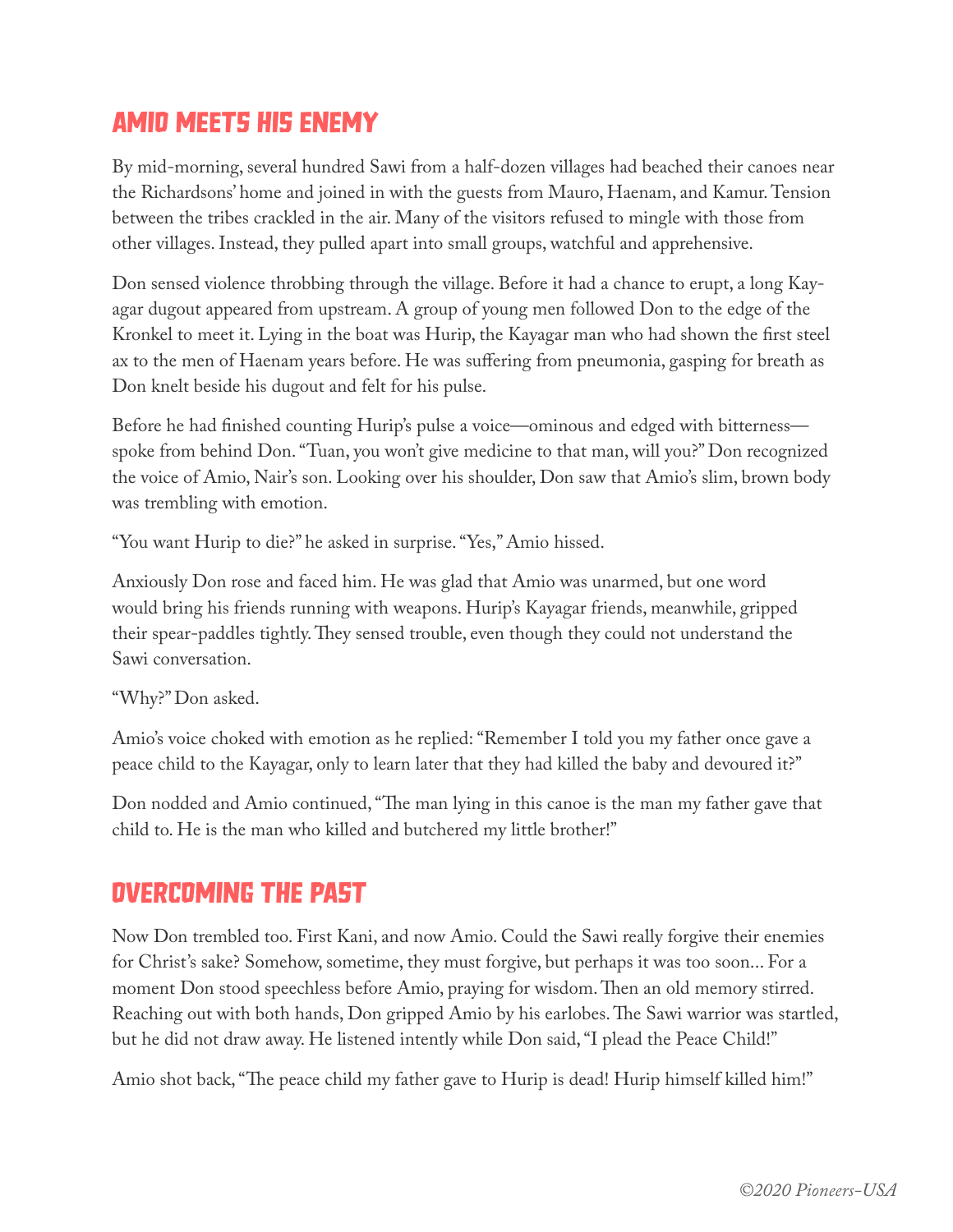"But the Peace Child God gave still lives!" Don countered. "And because He lives, you may not take vengeance against Hurip. Forgive him, Amio, for Jesus' sake!"

Don still gripped Amio's ears.

The conflict on the young man's face raged to an almost-overwhelming intensity and then began to subside. Soon it gave way to a glow of new understanding. Eventually, Amio looked down with gentleness on his dying enemy.

Don released Amio's earlobes and said as matter-of-factly as he could, "Amio, I need help to carry Hurip to the medical house." With deep resolve, Amio squared his shoulders and said, "Tuan, let me carry Hurip alone!"

Two Kayagar lifted Hurip onto Amio's back and watched in awe as the young man bore his semi-conscious burden toward the clinic. Following behind Amio, Don noticed someone else who had observed Amio's change of heart—Kani. As Don passed by, Kani gave him a look that assured him he no longer had any reason to fear his intentions regarding the visitors from Mauro.

Almost dizzy with gladness, Don breathed a deep sigh of relief. It was beginning to feel like Christmas Day after all!

## A Sawi Christmas Service

After Amio had settled Hurip at the clinic, Don and Carol walked together along a path toward the thatch-roofed church where the feast was now ready. Sawi Christians mingled with groups of still-reluctant guests who preferred to stay close to their spear-paddles and canoes.

One by one, bands of solemn strangers yielded to the kindly persuasion of the believers and began to file toward the church. Wide-eyed and wondering, they stepped under festive palm branches and entered the cool, spacious interior. Their skin tingled with the new feeling of unreserved welcome that seemed to charge the very air.

Don, Carol, Stephen, and Shannon watched together as Christian Sawi from many different villages rose and crossed the now crowded meeting house to lay gifts of sago, beetle grubs, and wild pork at the feet of former enemies. While the giving went on and on, the full-throated singing of Sawi Christmas carols swelled around them, thanking God for giving His Son, the greatest gift of all.

Next Isai, a Sawi preacher, rose to his feet and read the verse of Scripture that Don had shared when he introduced Jesus as God's Peace Child: "For unto us a Child is born; unto us a Son is given…" Don looked around at the radiant faces of believers filled with adoration of the Peace Child, Immanuel, God with us. God's good news of great joy for all people had finally reached the Sawi.